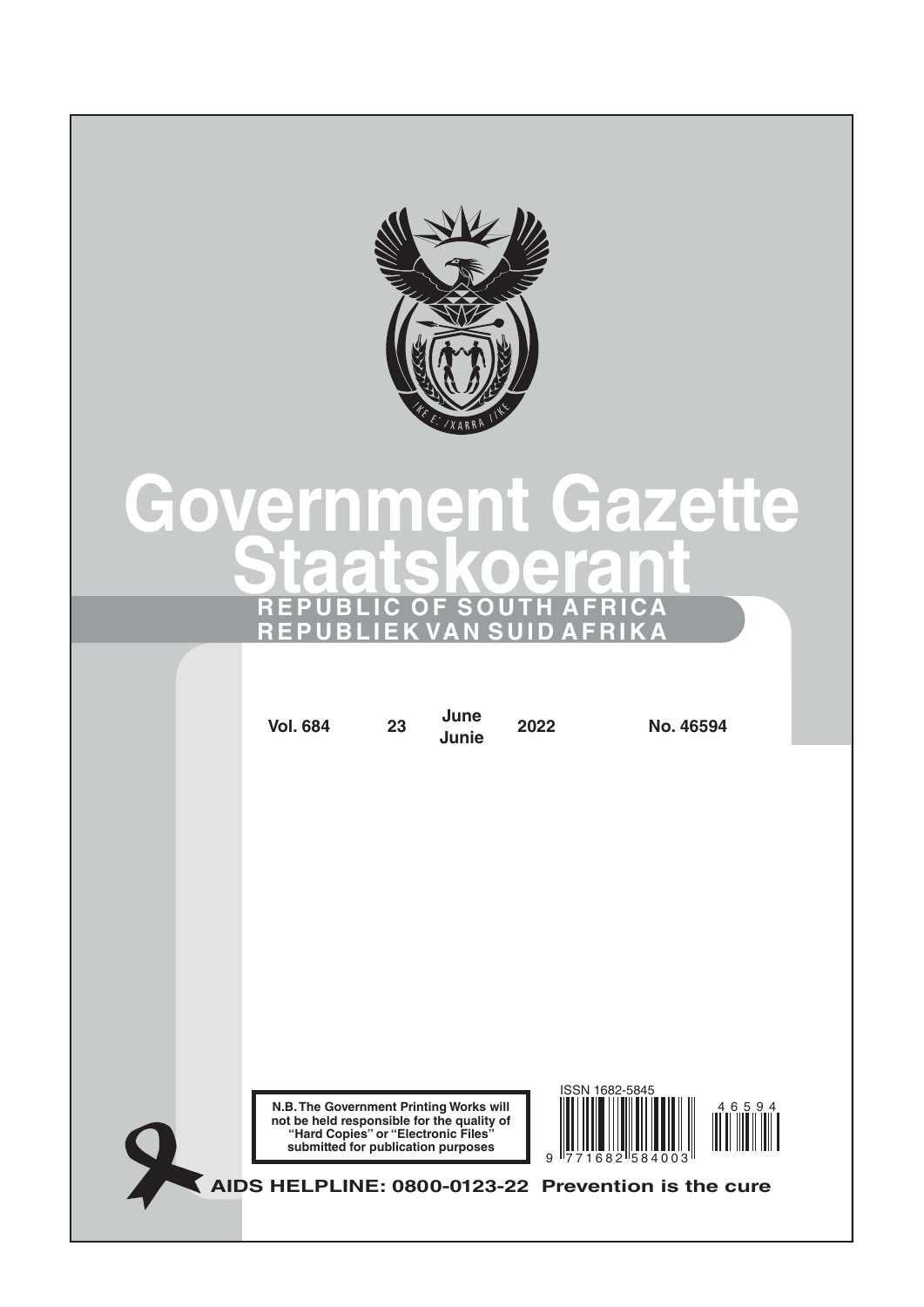## **IMPORTANT NOTICE:**

**The GovernmenT PrinTinG Works Will noT be held resPonsible for any errors ThaT miGhT occur due To The submission of incomPleTe / incorrecT / illeGible coPy.**

**no fuTure queries Will be handled in connecTion WiTh The above.**

## **Contents**

Government Notices • Goewermentskennisgewings **Communications and Digital Technologies, Department of / Kommunikasie en Digitale Tegnologieë, Departement van** *Page Gazette No. No. No.*

1100 Broadcasting Act (4/1999): Appointment of non-executive member of the Board of the South African Broadcasting Corporation.............................................................................................................................................................. 46594 3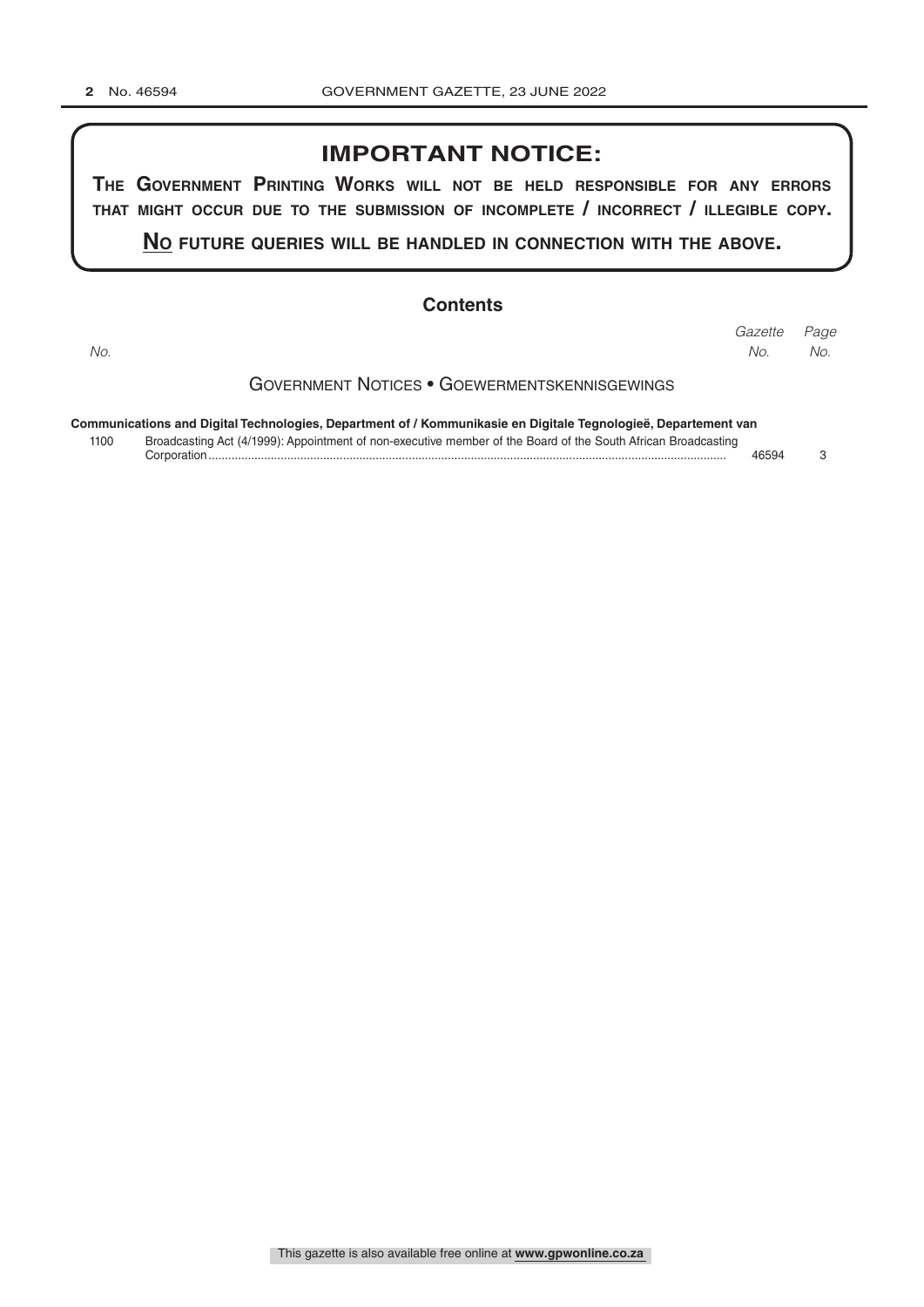## Government Notices • Goewermentskennisgewings

### **DEPARTMENT OF COMMUNICATIONS AND DIGITAL TECHNOLOGIES**

#### **NOTICE 1100 OF 2022**

## APPOINTMENT OF NON-EXECUTIVE MEMBER OF THE BOARD OF THE SOUTH AFRICAN BROADCASTING CORPORATION

It is hereby published in terms of Section 13(7) of the Broadcasting Act, 1999 (Act No.4 of 1999), that I have appointed Dr. Renee Horne as non-executive member of the Board of the South African Broadcasting Corporation from 15 June 2022 until 15 October 2022 when the term of the current Board expires.

**CYRIL RAMAPHOSA** PRESIDENT OF THE REPUBLIC OF SOUTH AFRICA